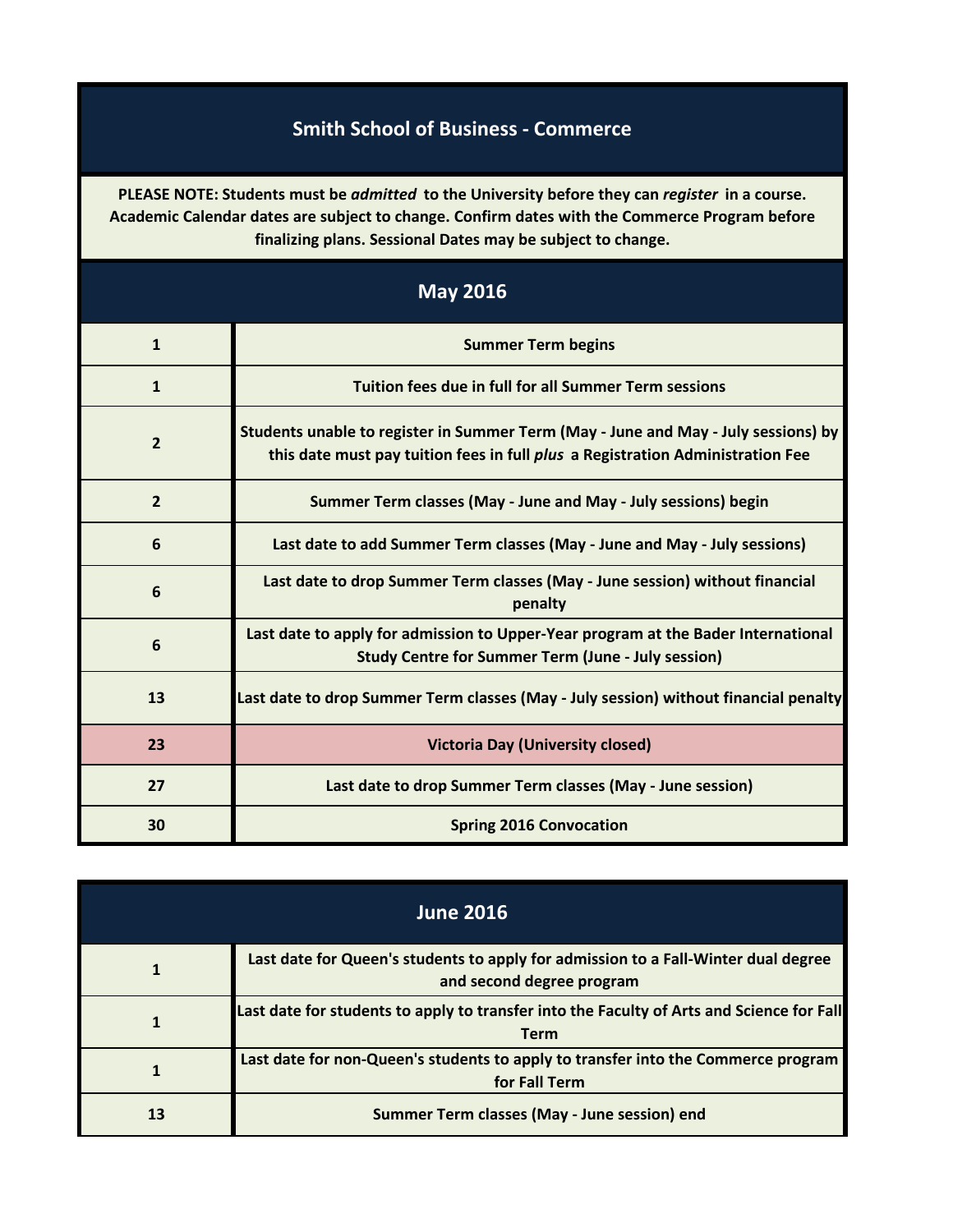| $16 - 17$ | <b>Examinations for Summer Term (May - June session) classes (TENTATIVE)</b> |
|-----------|------------------------------------------------------------------------------|
| 24        | Last date to drop Summer Term classes (May - July session)                   |

| <b>July 2016</b> |                                                                                                                                                         |
|------------------|---------------------------------------------------------------------------------------------------------------------------------------------------------|
| $\mathbf{1}$     | <b>Canada Day (University closed)</b>                                                                                                                   |
| 4                | Students unable to register in Summer Term (July - August session) by this date must<br>pay tuition fees in full plus a Registration Administration Fee |
| 4                | Summer Term classes (July - August session) begin                                                                                                       |
| 8                | Last date to add Summer Term classes (July - August session)                                                                                            |
| 8                | Last date to drop Summer Term classes (July - August session) without financial<br>penalty                                                              |
| $11 - 29$        | <b>Summer class selection period (TENTATIVE)</b>                                                                                                        |
| 15               | First date to apply to graduate in SOLUS for Fall 2016 (TENTATIVE)                                                                                      |
| 22               | Summer Term classes (May - July session) end                                                                                                            |
| $26 - 29$        | <b>Summer Term examinations (May - July session) (TENTATIVE)</b>                                                                                        |
| 29               | Last date to drop Summer Term classes (July - August session)                                                                                           |
| 31               | Last date to apply for admission to Upper-Year program at the Bader International<br><b>Study Centre for Fall Term</b>                                  |

| August 2016 |                                                                     |
|-------------|---------------------------------------------------------------------|
|             | <b>Civic Holiday (University closed)</b>                            |
| 12          | Summer Term classes (July - August session) end                     |
| $15 - 16$   | <b>Summer Term examinations (July - August session) (TENTATIVE)</b> |
| 23          | Open Enrolment period (add/drop/swap classes) begins                |
| 31          | <b>Summer Term ends</b>                                             |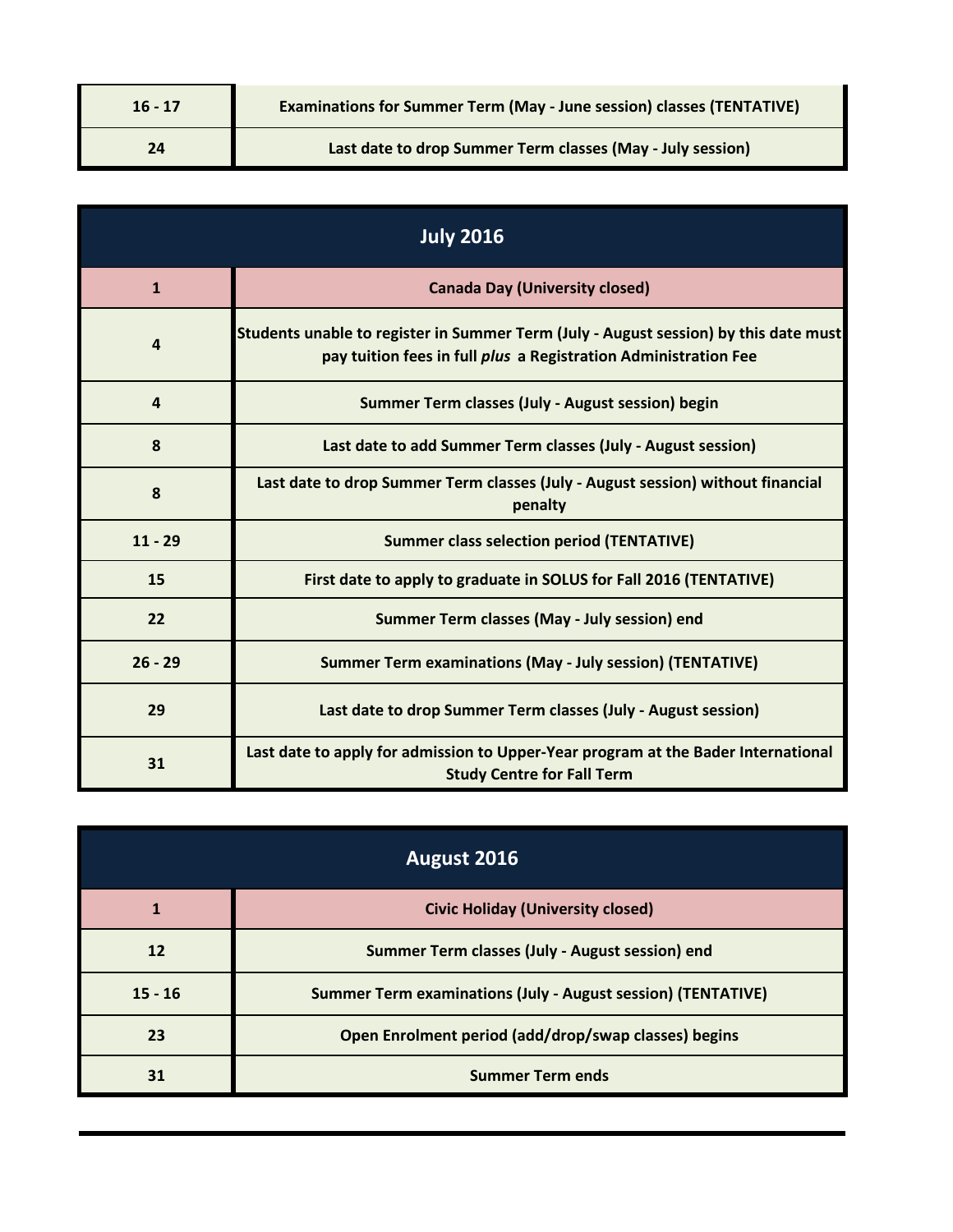| September 2016   |                                                                   |
|------------------|-------------------------------------------------------------------|
| $\mathbf{1}$     | <b>Fall Term begins</b>                                           |
| $\mathbf{1}$     | Tuition fees due in full for Fall term                            |
| $\overline{a}$   | <b>Orientation Week begins (arrival day)</b>                      |
| $\boldsymbol{4}$ | <b>Welcoming Ceremony for new students</b>                        |
| 5                | Labour Day (University closed)                                    |
| $7 - 9$          | <b>Career Launch</b>                                              |
| 12               | <b>Fall Term classes begin</b>                                    |
| 23               | Last date to add Fall term classes                                |
| 23               | Last date to drop fall term classes without financial penalty     |
| 23               | Last date to register for Fall Term                               |
| 30               | Residence, student activity and UHIP fees are due                 |
| 30               | Last date to apply to graduate in SOLUS for Fall 2016 (TENTATIVE) |

| October 2016 |                                                                        |
|--------------|------------------------------------------------------------------------|
| <b>10</b>    | <b>Thanksgiving Day (University closed)</b>                            |
| 16           | <b>University Day (Classes not cancelled)</b>                          |
| $22 - 28$    | Interview blackout dates                                               |
| $24 - 28$    | Mid-Term exam week for 1st and 2nd year Commerce students              |
| $24 - 28$    | Commerce classes cancelled for 1st and 2nd year Commerce students only |
| 15           | Last date to apply to graduate in SOLUS for Fall 2016 (TENTATIVE)      |

|            | November 2016                |
|------------|------------------------------|
| <b>TBA</b> | <b>Fall 2016 Convocation</b> |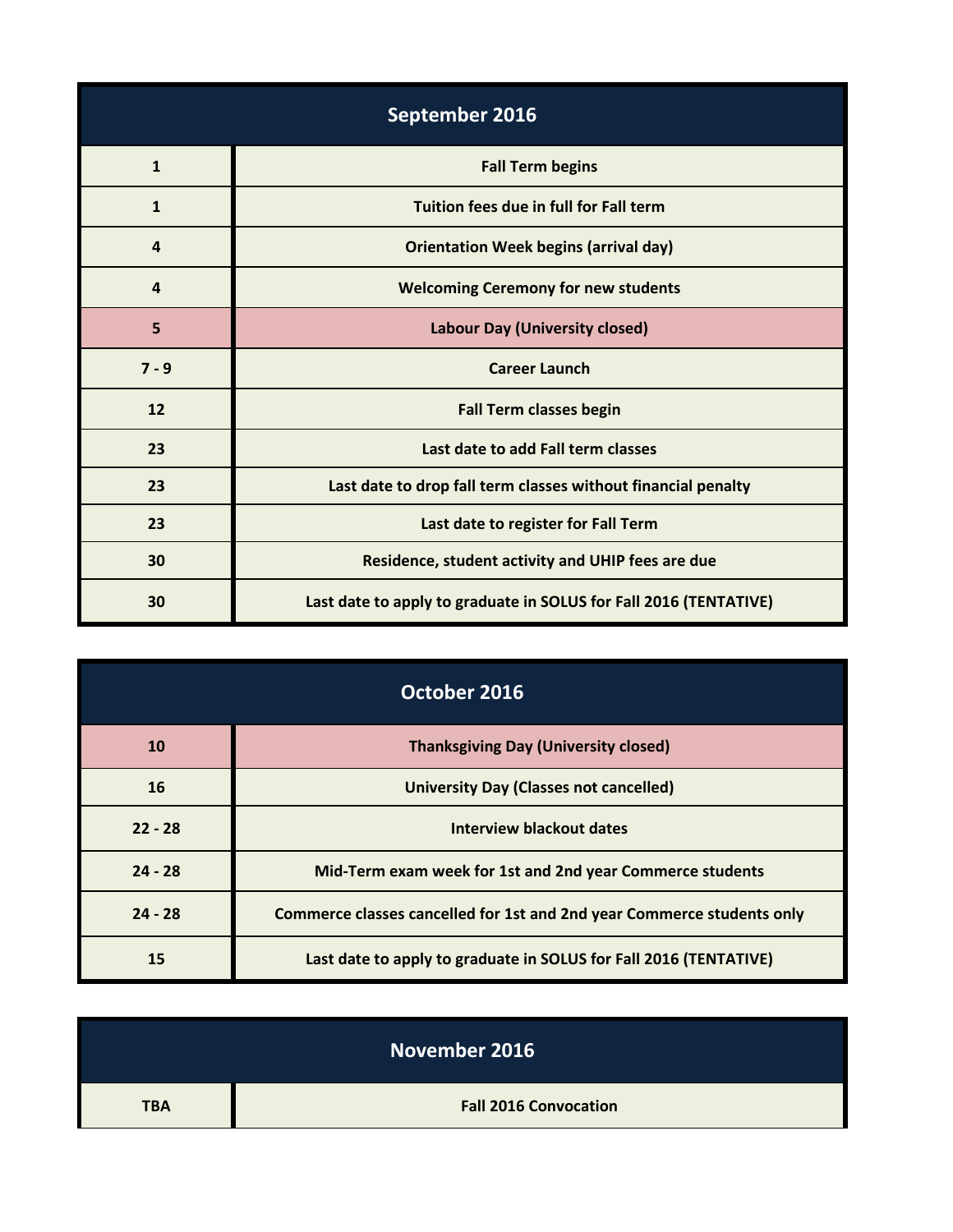| 4         | Last date to drop Fall term classes without academic penalty                                                             |
|-----------|--------------------------------------------------------------------------------------------------------------------------|
|           | Last date to apply for accommodation for an official exam conflict for the December<br>exam session                      |
|           | Remembrance Day (Classes cancelled 10:30 - 11:30 a.m.)                                                                   |
| <b>15</b> | Last date to apply for admission to Upper-Year program at the Bader International<br><b>Study Centre for Winter Term</b> |

| December 2016 |                                                                                                 |
|---------------|-------------------------------------------------------------------------------------------------|
| 1             | First date to apply to graduate in SOLUS for Spring 2017 (TENTATIVE)                            |
|               | Last date for students to apply for admission to dual degree programs for Winter<br><b>Term</b> |
| $\mathbf{z}$  | <b>Fall Term classes end</b>                                                                    |
| $3 - 6$       | <b>Fall Term pre-examination period</b>                                                         |
| 6             | <b>Commemoration Day (all academic activities cancelled)</b>                                    |
| $7 - 21$      | Examination period for Commerce courses and Arts and Science courses for all years              |
| 31            | <b>Fall Term ends</b>                                                                           |

| January 2017 |                                                                 |
|--------------|-----------------------------------------------------------------|
|              | New Year's Day (all classes cancelled)                          |
|              | <b>Winter Term begins</b>                                       |
| 9            | <b>Winter Term classes begin</b>                                |
| 10           | <b>Tuition fees due in full for Winter Term</b>                 |
| 20           | Last date to add Winter Term classes                            |
| 20           | Last date to drop Winter Term classes without financial penalty |

|           | <b>February 2017</b>                                  |
|-----------|-------------------------------------------------------|
| $12 - 17$ | Mid-Term exams for 1st and 2nd year Commerce students |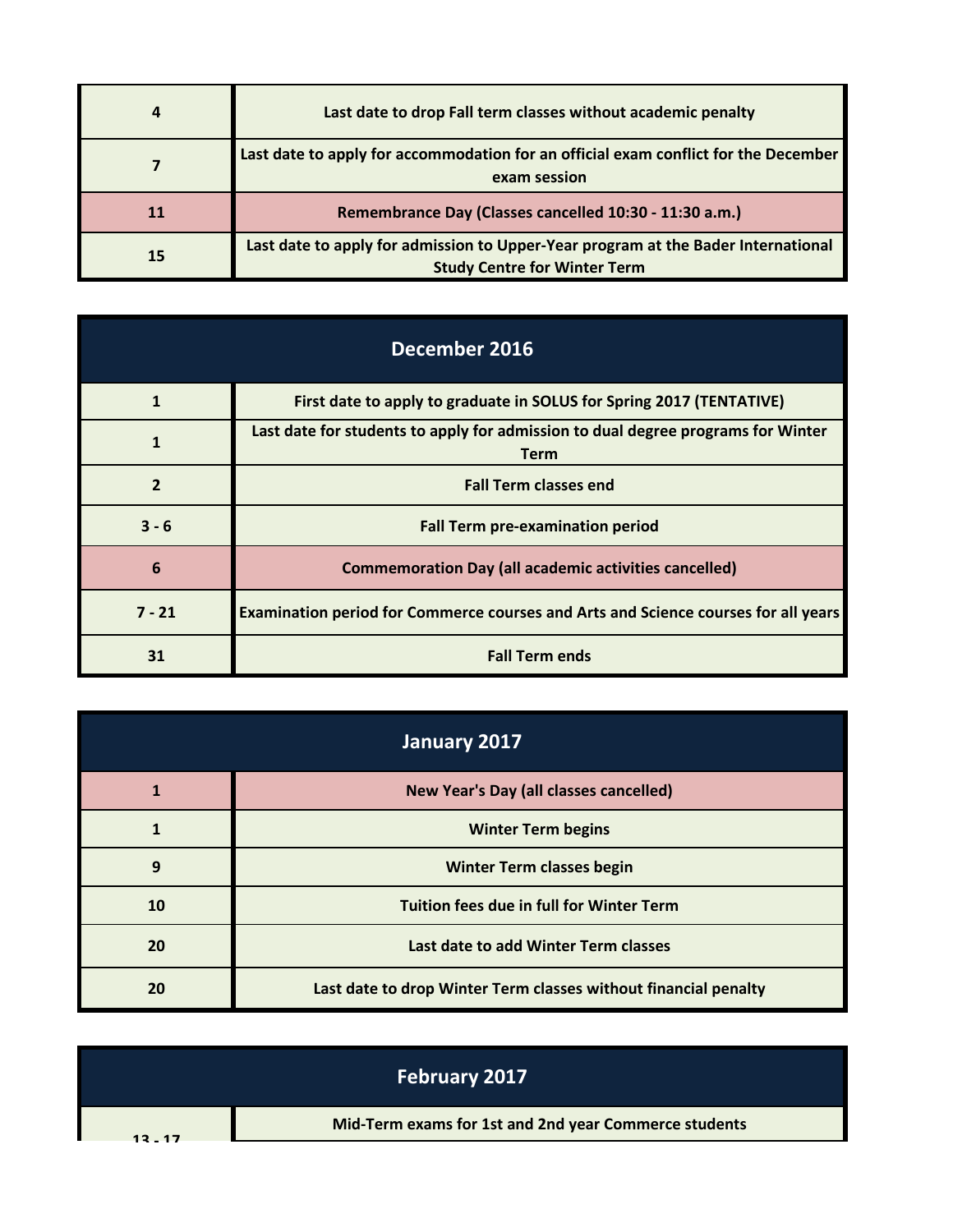| $13 - 11$ | Commerce classes cancelled for 1st and 2nd year Commerce students only |  |  |
|-----------|------------------------------------------------------------------------|--|--|
| 20        | <b>Family Day (all academic activities cancelled)</b>                  |  |  |
| $21 - 24$ | <b>Reading Week (all classes cancelled)</b>                            |  |  |

| <b>March 2017</b> |                                                                                                                                               |  |
|-------------------|-----------------------------------------------------------------------------------------------------------------------------------------------|--|
| 3                 | Last date to drop Winter Term classes                                                                                                         |  |
| 6                 | <b>Registration for Summer Term classes begins (Undergraduate career students)</b>                                                            |  |
|                   | Last day to apply for accommodation for an official exam conflict for the April exam<br>session                                               |  |
| 30                | Last date to apply for admission to Upper-Year program at the Bader International<br><b>Study Centre for Summer Term (May - June session)</b> |  |

| <b>April 2017</b> |                                                                                                                |  |
|-------------------|----------------------------------------------------------------------------------------------------------------|--|
| 1                 | Last date for Queen's students to apply for admission to a Summer term dual degree<br>or second degree program |  |
| 7                 | <b>Winter Term classes end</b>                                                                                 |  |
| $8 - 12$          | Winter Term pre-examination study period                                                                       |  |
| 14                | Good Friday (University closed - Examinations will not be held)                                                |  |
| $13 - 27$         | <b>Examination period for all years</b>                                                                        |  |
| 30                | Last date to apply to graduate in SOLUS for Spring 2017 (TENTATIVE)                                            |  |
| 30                | <b>Winter Term ends</b>                                                                                        |  |

| <b>May 2017</b> |                                                       |  |
|-----------------|-------------------------------------------------------|--|
|                 | <b>Summer Term begins</b>                             |  |
|                 | Tuition fees due in full for all Summer Term sessions |  |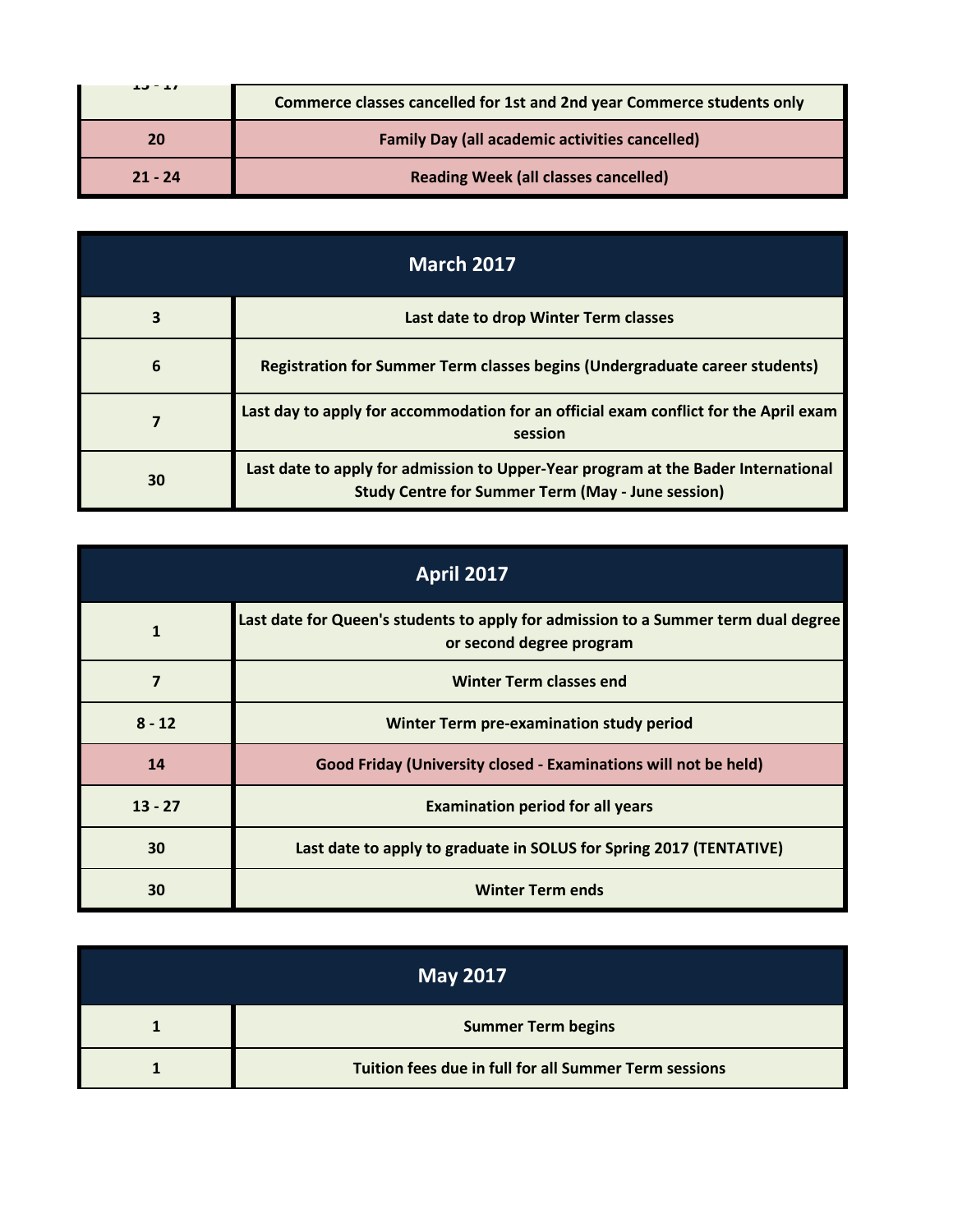|    | Students unable to register in Summer Term (May - June and May - July sessions) by<br>this date must pay tuition fees in full plus a Registration Administration Fee |  |  |
|----|----------------------------------------------------------------------------------------------------------------------------------------------------------------------|--|--|
| 1  | Summer Term classes (May - June and May - July sessions) begin                                                                                                       |  |  |
| 5  | Last date to add Summer Term classes (May - June and May - July sessions)                                                                                            |  |  |
| 5  | Last date to drop Summer Term classes (May - June session) without financial<br>penalty                                                                              |  |  |
| 5  | Last date to apply for admission to Upper-Year program at the Bader International<br><b>Study Centre for Summer Term (June - July session)</b>                       |  |  |
| 12 | Last date to drop Summer Term classes (May - July session) without financial penalty                                                                                 |  |  |
| 22 | <b>Victoria Day (University closed)</b>                                                                                                                              |  |  |
| 26 | Last date to drop Summer Term classes (May - June session)                                                                                                           |  |  |

| <b>June 2017</b>                                                                                                                                              |                                                                                                                 |  |
|---------------------------------------------------------------------------------------------------------------------------------------------------------------|-----------------------------------------------------------------------------------------------------------------|--|
| NOTE: Spring 2017 Convocation: Dates will be determined in November 2016. Please refer to<br>http://www.queensu.ca/registrar/convocation to view these dates. |                                                                                                                 |  |
|                                                                                                                                                               | Last date for Queen's students to apply for admission to a Fall-Winter dual degree<br>and second degree program |  |
|                                                                                                                                                               | Last date for students to apply to transfer into the Faculty of Arts and Science for Fall<br><b>Term</b>        |  |
| $\mathbf{1}$                                                                                                                                                  | Last date for non-Queen's students to apply to transfer into the Commerce program<br>for Fall Term              |  |
| 12                                                                                                                                                            | Summer Term classes (May - June session) end                                                                    |  |
| $15 - 16$                                                                                                                                                     | <b>Examinations for Summer Term (May - June session) classes (TENTATIVE)</b>                                    |  |
| 23                                                                                                                                                            | Last date to drop Summer Term classes (May - July session)                                                      |  |

| <b>July 2017</b> |                            |  |
|------------------|----------------------------|--|
|                  | <b>Canada Day</b>          |  |
|                  | <b>Canada Day observed</b> |  |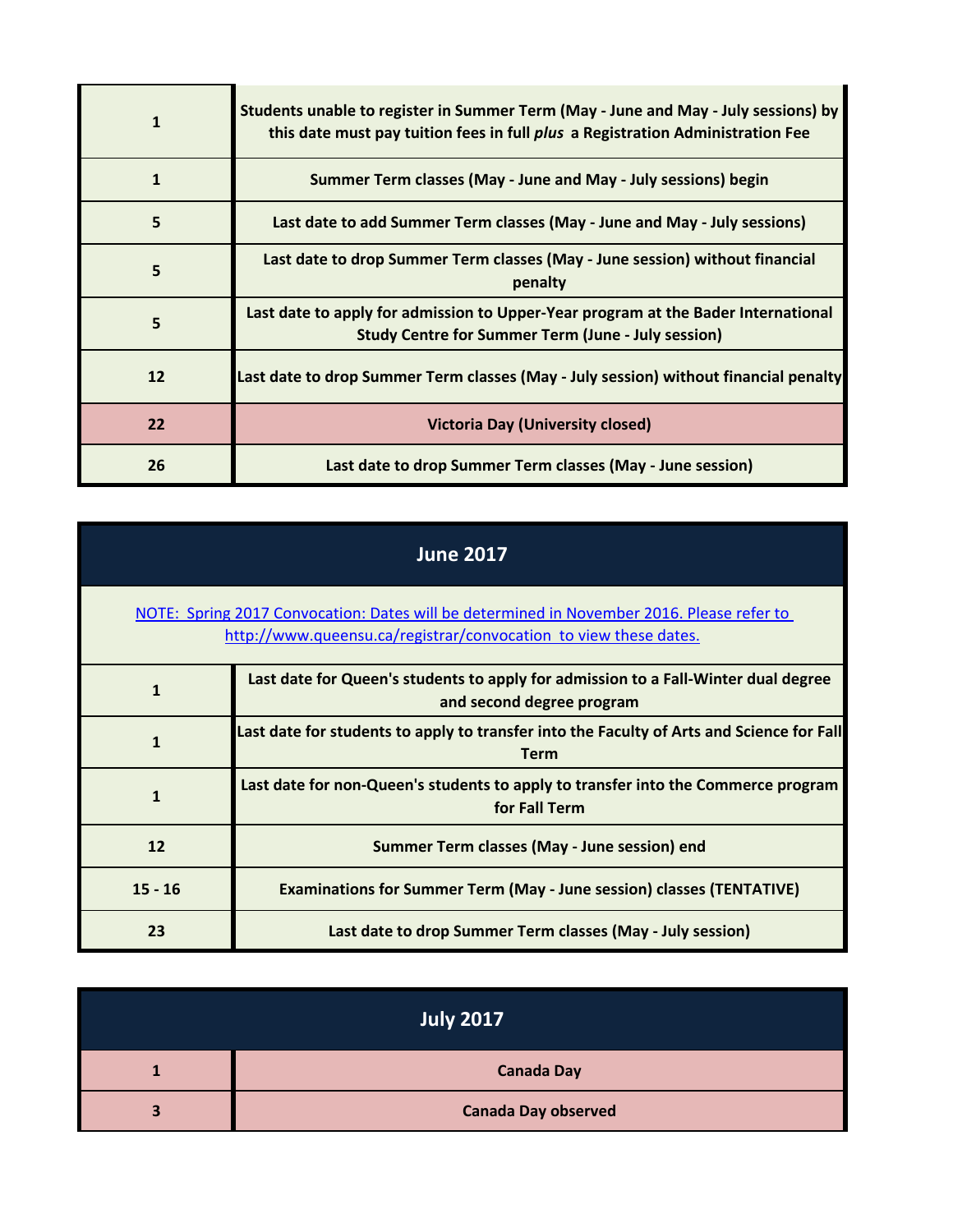| 4         | Students unable to register in Summer Term (July - August session) by this date must<br>pay tuition fees in full plus a Registration Administration Fee |  |  |  |
|-----------|---------------------------------------------------------------------------------------------------------------------------------------------------------|--|--|--|
| $\Delta$  | Summer Term classes (July - August session) begin                                                                                                       |  |  |  |
| 10        | Last date to add Summer Term classes (July - August session)                                                                                            |  |  |  |
| 10        | Last date to drop Summer Term classes (July - August session) without financial<br>penalty                                                              |  |  |  |
| $10 - 28$ | <b>Summer class selection period</b>                                                                                                                    |  |  |  |
| 15        | First date to apply to graduate in SOLUS for Fall 2017 (TENTATIVE)                                                                                      |  |  |  |
| 21        | Summer Term classes (May - July session) end                                                                                                            |  |  |  |
| $25 - 28$ | <b>Summer Term examinations (May - July session) (TENTATIVE)</b>                                                                                        |  |  |  |
| 31        | Last date to drop Summer Term classes (July - August session)                                                                                           |  |  |  |
| 31        | Last date to apply for admission to Upper-Year program at the Bader International<br><b>Study Centre for Fall Term</b>                                  |  |  |  |

| August 2017 |                                                                     |  |
|-------------|---------------------------------------------------------------------|--|
|             | <b>Civic Holiday (University closed)</b>                            |  |
| 14          | Summer Term classes (July - August session) end                     |  |
| $16 - 17$   | <b>Summer Term examinations (July - August session) (TENTATIVE)</b> |  |
| 31          | <b>Summer Term ends</b>                                             |  |

| September 2017 |                                              |  |
|----------------|----------------------------------------------|--|
|                | <b>Fall Term begins</b>                      |  |
|                | Tuition fees due in full for Fall term       |  |
|                | <b>Orientation Week begins (arrival day)</b> |  |
|                | <b>Welcoming Ceremony for new students</b>   |  |
|                | <b>Labour Day (University closed)</b>        |  |